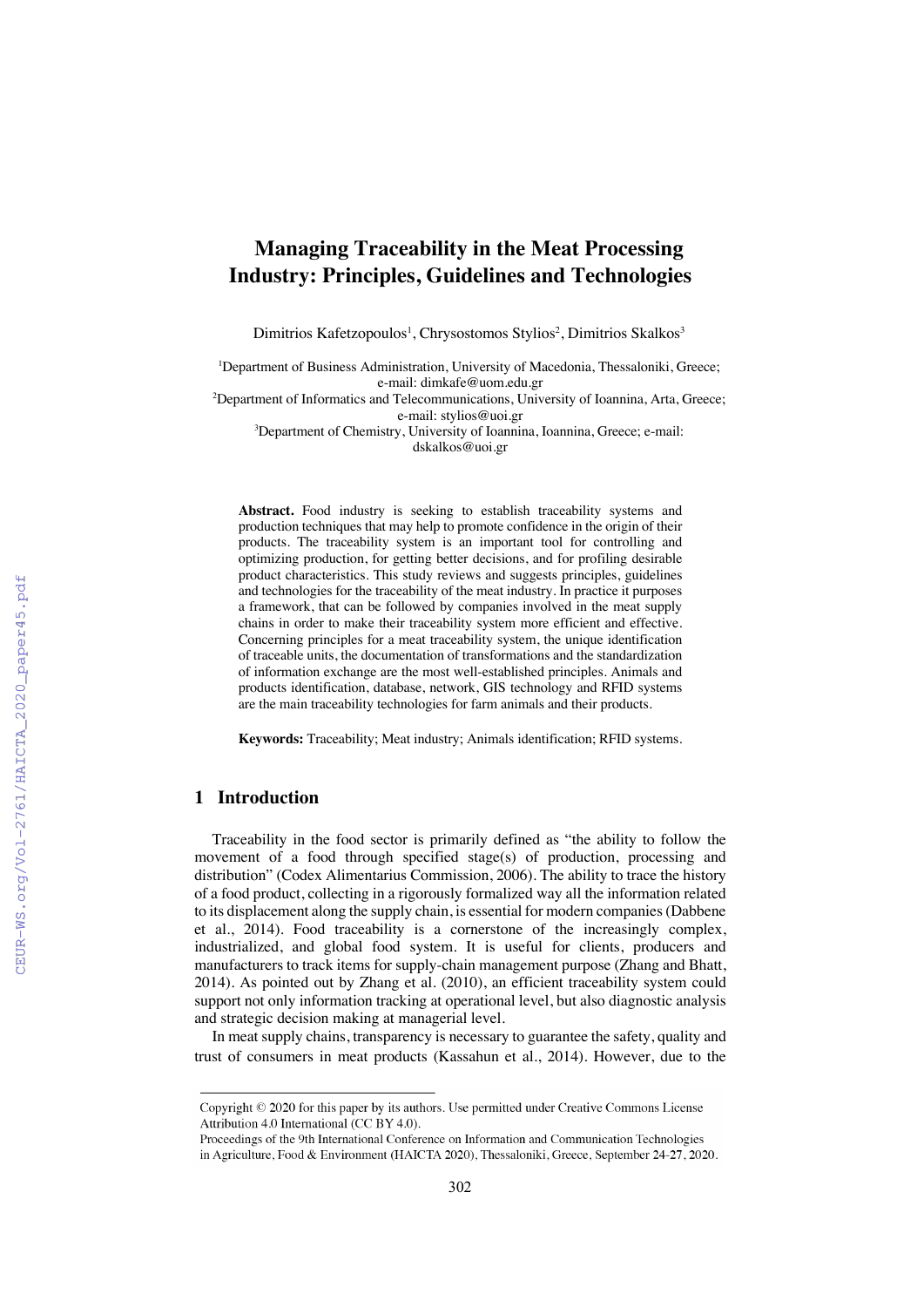increasingly separated production and consumption of meat and the complexity of the supply system, the traditional traceability methods have problems such as lagging management, inefficiency, and lack of means to link the whole process information of the entire meat supply chain (Yiying et al., 2019). The literature review showed that no common understanding of the principles of traceability exists, nor is there a sound common theoretical framework with respect to implementation of food traceability (Karlsen et al., 2013). Moreover, there is a need to present different traceability technologies in animal products identification and to update the methods for information collection and inquiry, to expound traceability policies, guidelines and regulations between countries (Bai et al. 2017).

Thus, the main purpose of this study is to present the common principles and guidelines for traceability in the meat industry, additionally, to present traceability technologies for farm animals and their products. This study is the first that brings together a set of traceability principles, guidelines and technologies, in practice a framework, that can be followed by companies involved in the meat supply chains in order to make their traceability system more effective, overcoming potential disadvantages. The present study contributes to the planning and implementation of traceability systems as a starting point for each meat business to manage its traceability system more effectively.

### **2 Generic principles for a meat traceability system**

Meat traceability usually starts with the birth of the animal, followed by maturing, slaughtering, butchering, processing, distributing, and consumption. Many published studies describing principles of traceability in the food industry, while there are also some well-established principles that underline efficient implementation of traceability in the meat industry (Storøy et al., 2013). These are:

(a) *Unique identification of traceable units:* Moe (1998) points out that traceability is based on unique identification of the products. Unique identification and traceability in any system hinges on the definition of a Traceable Resource Unit (TRU) which is a unique unit. Identifying TRUs and activities is necessary in order to trace a product. TRUs can be described according to weight, volume, etc., and activities can be described according to type and time/duration, such as processing, transportation and storage. Product information can be linked to the identification number of traceable units. Prerequisites for achieving traceability are unique identification of traceable units and records of transformations.

*(b) Documentation of transformations:* Transformations are points within a supply chain where the resources are mixed, merged, transferred, added or split (Storøy et al., 2013). Transformations are an important factor that affects the potential precision of a traceability system (Bollen et al., 2007; Bollen et al., 2006; Riden and Bollen, 2007). Identifying traceable units and transformation relationships is the key to tracing a product internally and/or in supply chains (Storøy et al., 2013). To be able to trace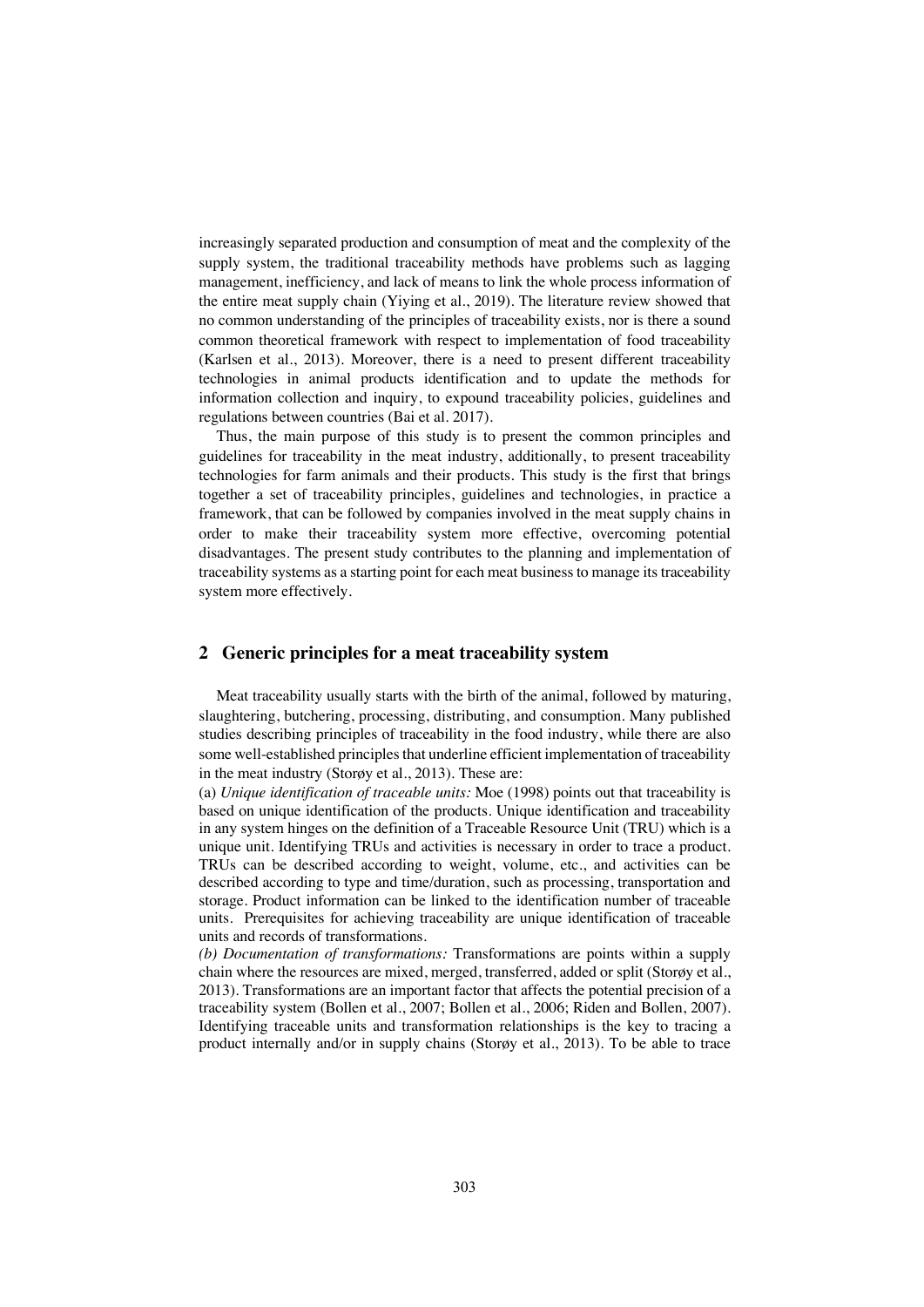backwards to find origin and track forward to find all related units it is crucial to record all transformations.

(c) *Standardization of information exchange:* Another challenge with implementation of supply chain traceability is the exchange of information in a standardized format between various links in the chain. Globalization has led to an increase in the significance of efficient systems for information exchange between food businesses (Storøy et al., 2013).

#### **3 Guidelines for implementation of traceability**

Different countries have developed and implemented legal requirements on traceability (Dabbene et al., 2014). Commercial standards for instance, for GS1 standards, GlobalGAP (GlobalGAP, 2013) and British Retail Consortium (BRC) Best Practice Guidelines for Traceability (British Retail Consortium, 2013), present guidelines for traceability implementation. Satisfaction of these commercial standards, which usually corresponds to obtaining a specific certification, represents a necessary condition for a company to access a given market. Traceability guidelines usually focus on 1) product traceability, 2) process traceability, 3) genetic traceability, 4) input traceability, 5) disease and pest traceability and 6) measurement traceability (Opara, 2003).

Moreover, the generic guidelines of traceability include parameter list for the data to be recorded in for all food products (such as: producer ID, trade unit ID, etc.) In addition to the generic guidelines, sector-specific guidelines must be developed which are product specific and includes: (1) Creating a standardized parameter list for the given product throughout the value chain. (2) Identifying data to be recorded at each link in the value chain. (3) Creating a data management and information exchange model for both internal and chain traceability in the value chain (Storøy et al., 2013).

#### **4 Traceability technologies for farm animals and their products**

From a technological viewpoint, it can be stated that the devices for identifying and tracing the products have nowadays reached a good level of industrialization, providing new and efficient opportunities for management (Dabbene et al., 2014). A traceability system is a type of information system that is based on the enterprise's creditability (Zhang et al., 2010). In general, a traceability system is composed of the identification of TRUs (Donnelly et al., 2009), a database that provides needful data with TRUs, and information for associating the TRUs with their respective code by collection and inquiry. By TRU and combined the information attributes, the breadth, depth, and precision of traceability system was proposed (Qian et al., 2017).

*Animals identification:* The traditional methods of animal identification on a small farm are body marks, ear tags, Radio-Frequency Identification (RFID) tags, retina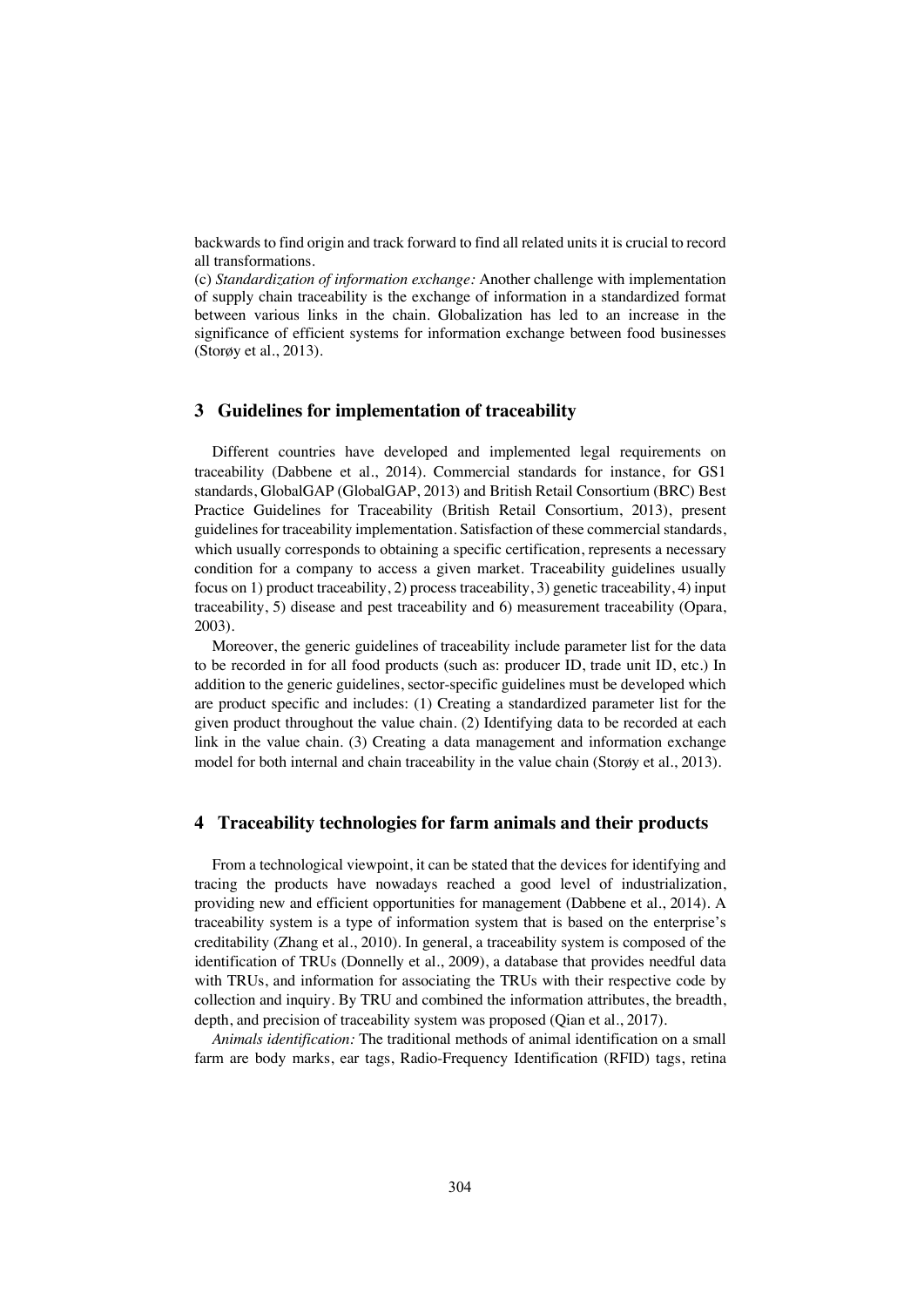image recognition, or DNA fingerprinting. Body marks identification methods on horn or skin are cheap, but they are prone to generate errors in data transmission. Ear shear identification is still widely used because it is easy to read after a short training for technicians, and it is also low-cost for maintaining during an animal's lifetime. Moreover, plastic ear tags are the most widely used identifications of animals in many countries, due to its low-cost. RFID utilizes wireless electromagnetic fields for transferring data. RFID technology has the characteristics of mobile item identification and non-contact identification. The use of RFID technology to monitor the entire process of food production and distribution, to achieve the safety of agricultural products from farm to table, can guarantee the quality of agricultural products, and maintain public health (Yiying et al., 2019). DNA fingerprint identification utilizes DNA, an innate barcode within animals, to identify a particular animal farm throughout to table (Bai et al. 2017).

*Products identification:* The methods of products identification include (a) onedimensional barcodes such as the EAN/UPC barcode family as the longest established and widely used of GS1 barcodes in retail and especially the GS1-128 and ITF-14 barcodes. (b) two-dimensional barcodes, is a square, including many tiny individual dots. The Quick Response (QR) Code, is commonly used in traceable labels that contain traceability information about the product. QR code is a new means of recording traceability information and is advantageous because it can be quickly read, has a large data capacity, and occupies a small space (Tarjan et al., 2014; Wu et al., 2013). (c) Multi-dimensional barcodes which stores information on the x-axis, y-axis and the colors. Obviously, this provides considerably more information than a twodimensional code (Bai et al. 2017).

*Database:* The central database is an elementary component of the traceability system in construction and maintenance. The traceability database sometimes contains collections of data, such as animal identification number, birth data, feeding data, transactions, transfer data, slaughter data and so on. Structured Query Language (SQL) is the standard language used to interactively query and update the database (Admin, 2015).

*Network technology:* Network technology, which acts just like a bridge, can connect separated traceable information, such as sales, slaughterhouses and farms. Without these network technologies, it is hard to manage centralized data over long distances, to utilize traceable code instantly, to pierce through the limitations among companies, and to give consumers a good experience at a low-cost.

*GPS and GIS technology:* Global Positioning System (GPS) can help people determine their location by receiving information from at least four satellites in orbits around the Earth. Information System (GIS) is software that can help people use the GPS information to make good transportation plans on electronic maps (Bai et al. 2017).

*RFID traceability systems:* Meat traceability legislation imposes the implementation and use of Various RFID-based traceability systems for the implementation of real-time traceability management of animals and their products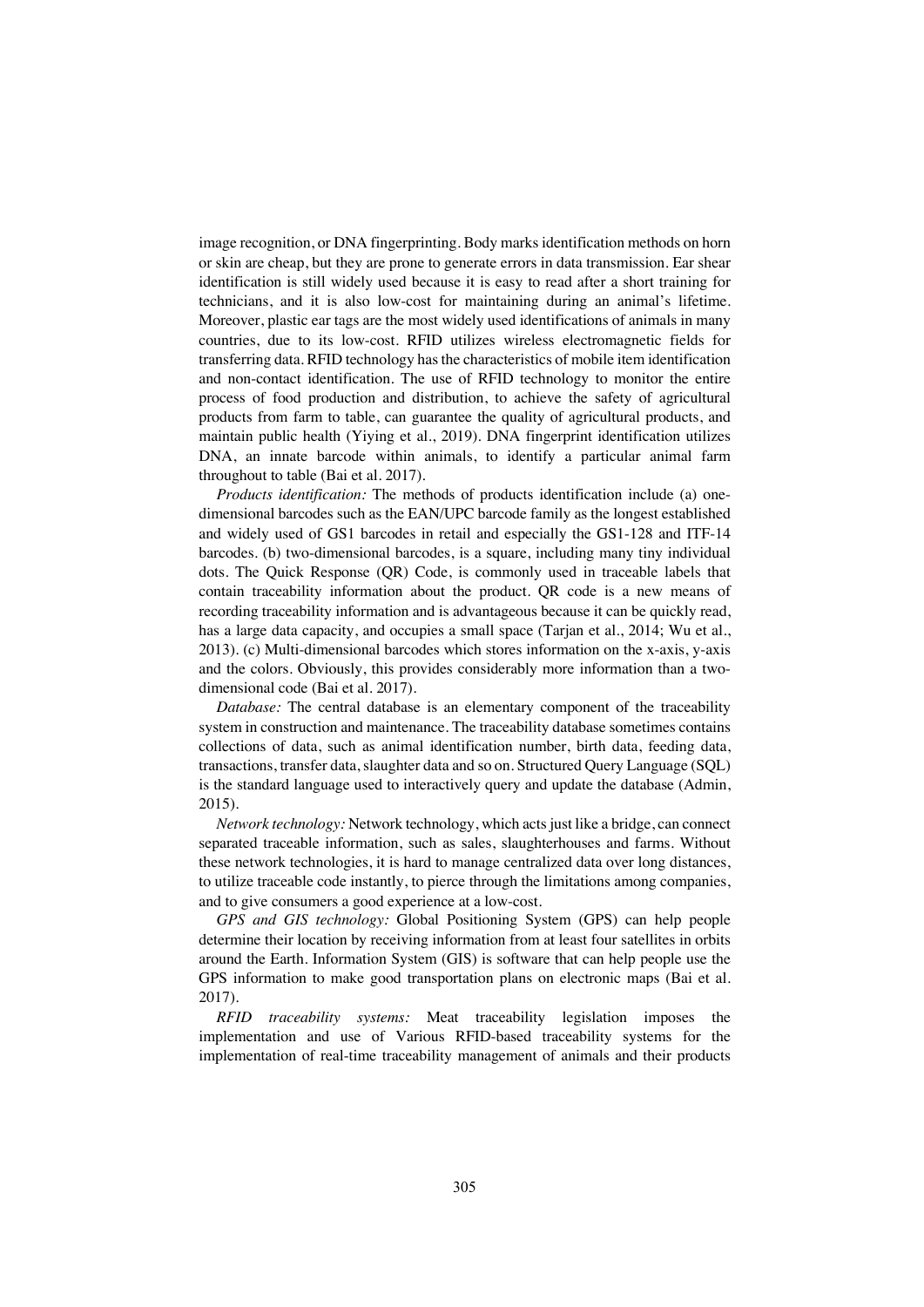(Liang et al., 2015; Feng et al., 2013). Kong et al. (2009) developed RFID architecture for meat supply chain security control by using RFID tag to identify animals in farms and organizing the information into farm database. Luo et al. (2010) designed RFID hook for carcasses based on online read and write systems for meat production.

*Big data and predictive analytics:* Big data are frequently used in many facets of agronomy to enhance knowledge needed to improve operational decisions. Big data in livestock production systems may be generated by operational data acquisition or through use of remote livestock monitoring technology. The predictive analytic framework can be applied in a systematic manner to create information from these data to enhance decision making for livestock production, health and welfare. Using data that is currently collected on livestock operations will facilitate precision animal management through enhanced livestock operational decisions (White et al., 2018).

#### **5 Conclusions**

Traceability refers to a simple trace back system which may provide consumers with quality assurances throughout the supply chains, with the aim of reducing the risks of foodborne diseases. Nevertheless, it is important to better understand why implementations of food traceability succeed or fail (Karlsen et al. 2013). When no common theoretical framework of principles and guidelines exists, this can affect the implementation process of traceability in the meat supply chains (Bai et al., 2017). Several different definitions, principles, guidelines and technologies of traceability are currently being applied, which can make the term and the concept of traceability confusing. The present study contributes to literature review of this field identifying the principles, guidelines and technologies with respect to implementation of traceability systems in meat supply chain making its system more effective. The tools for implementation of traceability exist, and most of the technical challenges have been solved. Thus, a compulsory international animal product traceability system has to established in every country. Moreover, it is necessary to develop new technologies and realistic approaches in order to provide automatic animal identification. Further work needs to be done on quantifying the costs and benefits of a traceability system. Currently the companies don't have a detailed picture of their internal processes, so cannot quantify benefits in detail. This leads in turn to skepticism about the advantages of implementation.

**Acknowledgment.** This research work is funded by the Operational Programme "Epirus" 2014-2020, under the project "Advanced traceability of Epirus meat to improve productivity, quality and hygiene by using Business Intelligence Systems – EUKREAS", Co-financed by the European Regional Development Fund (ERDF).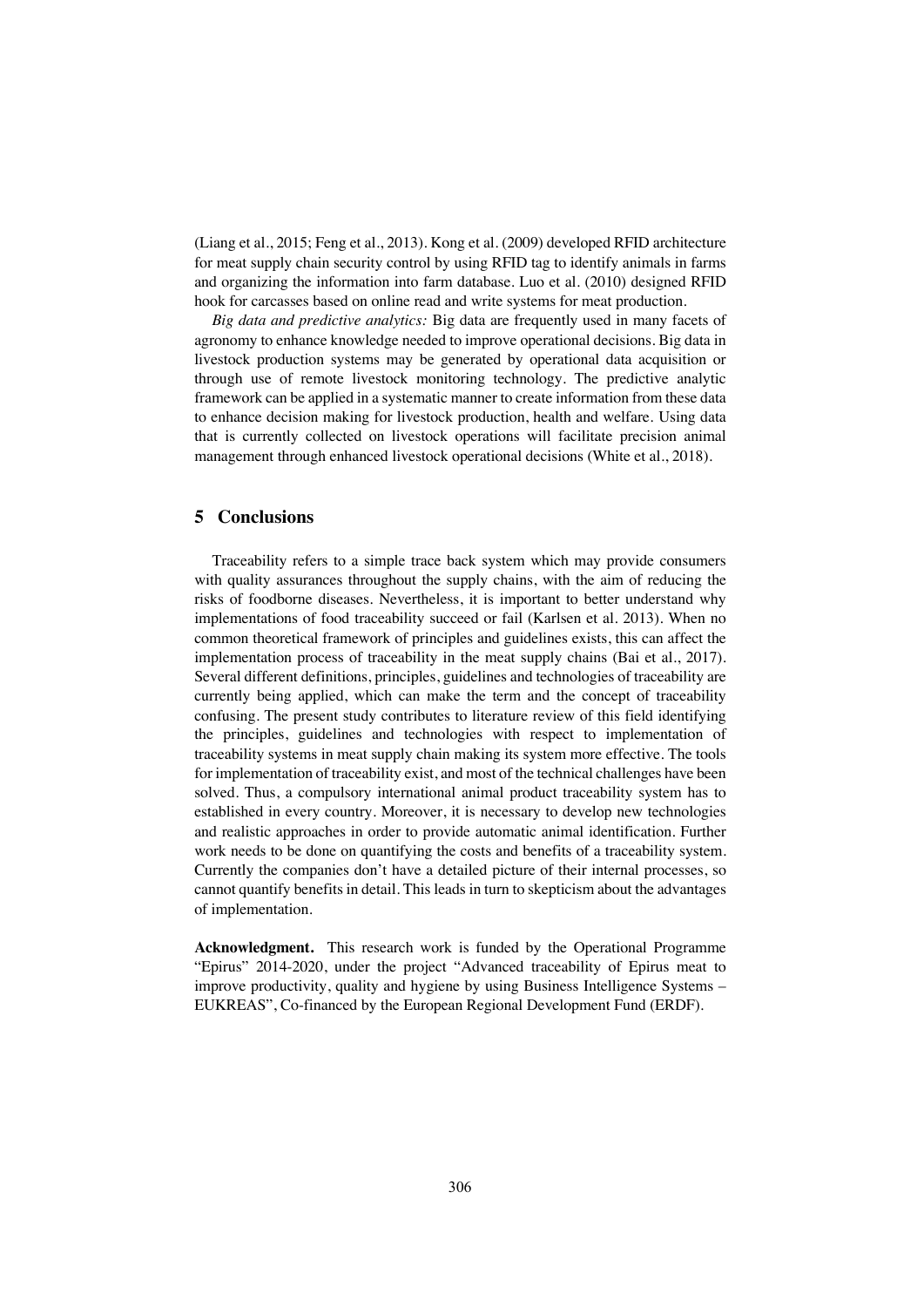## **References**

- 1. Admin (2015), Database, Retrieved from http://myitworld.info/DataBase/Database. aspx?DB259.
- 2. Bai, H., Zhou, G., Hu, Y., Sun, A., Xu, X., Liu, X. and Lu, C. (2017), "Traceability technologies for farm animals and their products in China", Food Control, Vol. 79 No 1, pp. 35-43.
- 3. Bollen, A.F., Riden, C.P., Cox, N.R. (2007), "Agricultural supply system traceability, part I: role of packing procedures and effects of fruit mixing", Biosystems Engineering, Vo. 98 No 3, pp. 391– 400.
- 4. Bollen, A.F., Riden, C.P., Opara, L.U. (2006), "Traceability in postharvest quality management", International Journal of Postharvest Technology Innovation, Vol 1 No 1, pp. 93–105.
- 5. BRC Global Standards (2013), BRC best practice guideline: traceability dissue 2. Available from from http://www. brcglobalstandards.com/globalstandards/Guidelines/ BestPractice/Traceability.aspx, Accessed 26.06.18.
- 6. Codex Alimentarius Commission (2006), Principles of traceability/ product tracing as a tool within food inspection and certification system. CAC/GL 60-2006.
- 7. Dabbene, F., Paolo, G. and Tortia, C. (2014), "Traceability issues in food supply chain, management: A review", Biosystems Engineering, Vol. 120 No1, pp. 65 - 80.
- 8. Donnelly, K. A.-M., Karlsen, K. M. and Olsen, P. (2009), "The importance of transformations for traceability e a case study of lamb and lamb products", Meat Science, Vol. 83 No1, pp. 68-73.
- 9. Feng, J., Fu, Z., Wang, Z., Xu, M. and Zhang, X. (2013), "Development and evaluation on a RFID-based traceability system for cattle/beef quality safety in China", Food Control, Vol. 74 No 1, pp. 98-106.
- 10. Karlsen, K. M., Dreyer, B., Olsen, P. and Elvevoll, E.O. (2013), "Literature review: does a common theoretical framework to implement food traceability exist?", Food Control, Vol. 32, pp. 409-417.
- 11. Kong, Q., Zhao, L., Sun, S., Wang, X. and Zhang, M. (2009), "Safety control meat supply chain: A case study of SUTAI pigs", Fourth international conference on Innovative computing, information and control (ICICIC).
- 12. Liang, W., Cao, J., Fan, Y., Zhu, K. and Dai, Q. (2015), "Modeling and implementation of cattle/beef supply chain traceability using a distributed RFIDbased framework.
- 13. Luo, Q., Xiong, B., Geng, Z., Yang, L. and Pan, J. (2010), "A study on pig slaughter traceability solution based on RFID", International conference on computer and computing technologies in agriculture.
- 14. Moe, T. (1998), "Perspectives on traceability in food manufacture", Trends in Food Science and Technology, Vol. 9 No 2, pp. 211–214.